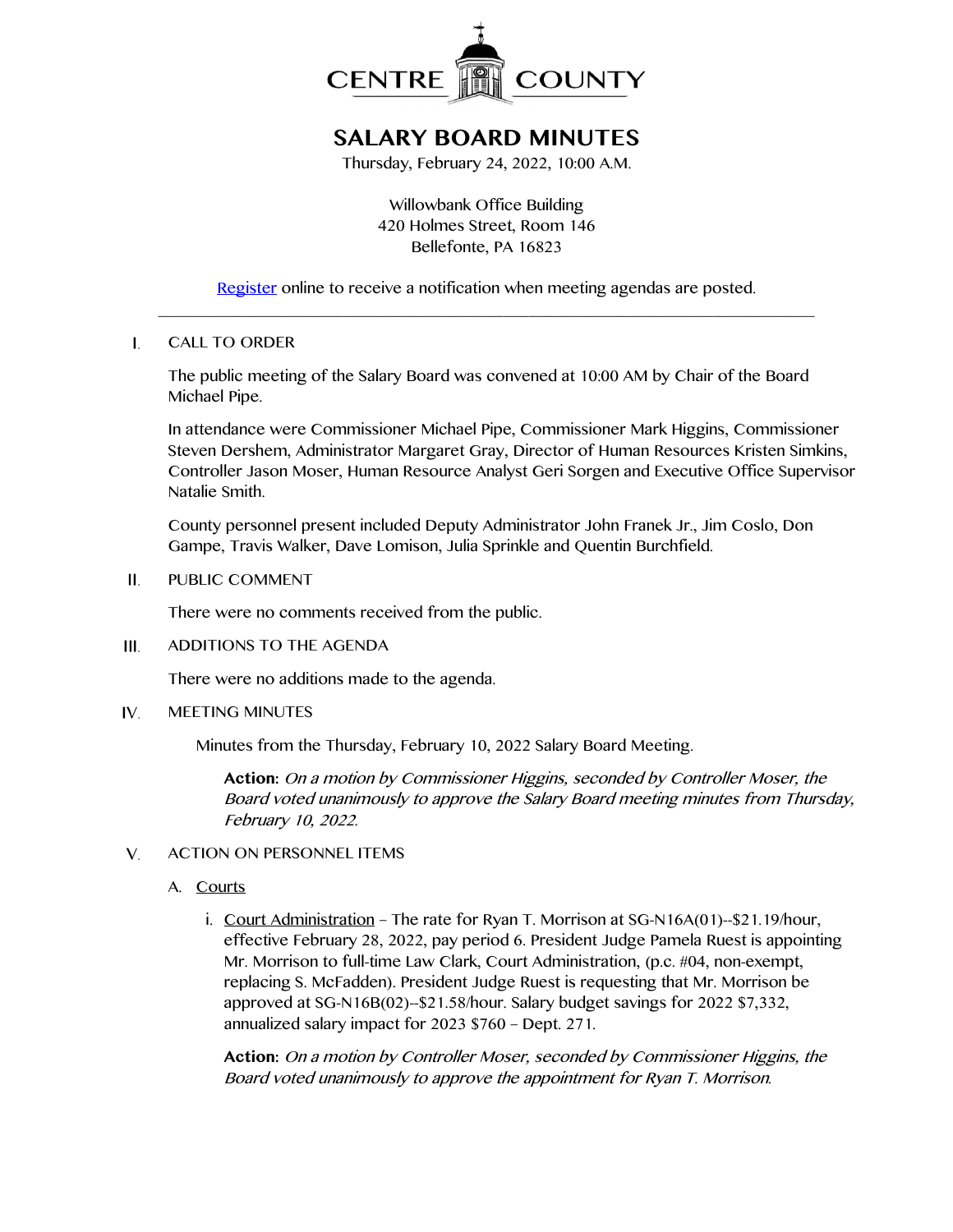## **SALARY BOARD MINUTES THURSDAY, FEBRUARY 24, 2022 PAGE 2**

ii. Domestic Relations – Director Don Gampe asked the Board to consider approval the rate for Mitchell S. Shutika at SG-N12A(01)--\$17.69/hour, effective February 28, 2022, pay period 6. President Judge Pamela Ruest is appointing Mr. Shutika to full-time Enforcement Officer, Domestic Relations, (p.c. #05, non-exempt, replacing B. Kling). Salary budget savings for 2022 \$10,748, annualized salary savings for 2023 \$4,115 – Dept. 281.

**Action:** On a motion by Controller Moser, seconded by Commissioner Higgins, the Board voted unanimously to approve the rate for Mitchell S. Shutika.

- B. Correctional Facility
	- i. The promotion/change in title for Ty Corl, from full-time Corrections Officer, Correctional Facility, (p.c. #14, non-exempt), at SG-N10F(06)--\$20.75/hour to full-time Lieutenant, Correctional Facility, (p.c. #03, exempt, replacing T. Nichols), at SG-S54A(01)--\$24.76/hour (\$51,500.80/annum), effective retro to February 20, 2022, pay period 5. Warden Christopher Schell is requesting that Mr. Corl be approved at SG-S54B(02)--\$25.23/hour (\$52,478.40/annum). Salary budget impact for 2022 \$2,210, annualized salary impact for 2023 \$3,058 - Dept. 333.
	- ii. Central Booking The promotion/change in title for Matthew Beck, from full-time Corrections Officer, Central Booking, (p.c. #50, non-exempt), at SG-N10F(06)-- \$20.75/hour to full-time Lieutenant, Correctional Facility, (p.c. #63, exempt, replacing T. Allen Jr.), at SG-S54A(01)--\$24.76/hour (\$51,500.80/annum), effective retro to February 20, 2022, pay period 5. Warden Christopher Schell is requesting that Mr. Beck be approved at SG-S54B(02)--\$25.23/hour (\$52,478.40/annum). Salary budget savings for 2022 \$62, annualized salary savings for 2023 \$2,018 - Dept. 334.

**Action:** On a motion by Commissioner Higgins, seconded by Controller Moser, the Board voted unanimously to approve the Correctional Facility items i-ii.

C. Financial Management – Administrator Margaret Gray asked the Board to consider approval of the appointment for Joni MacIntyre, full-time Chief Financial Officer, Financial Management, (p.c. #01, exempt, replacing T. Martin), at SG-S66A(01)--\$90,438.40/annum, effective March 14, 2022, pay period 7. County Administrator Margaret Gray is requesting that Ms. MacIntyre be approved at SG-S66N(14)--\$116,396.80/annum. Conditional upon satisfactory completion of pre-employment requirements. Salary budget savings for 2022 \$27,021, annualized salary impact for 2023 \$4,317. Ms. MacIntyre has over 30 years of experience managing, financing and accounting systems across many different platforms for both public and private sectors. Since 2015, she served as Fiscal Operations Supervisor at Keystone Central School District and one of her major components while there, she worked and developed a budget for the school district. She has a master's degree in School Business Leadership and a bachelor's degree in Accounting. - Dept. 113.

**Action:** On a motion by Commissioner Dershem, seconded by Commissioner Higgins, the Board voted unanimously to approve the appointment for Joni MacIntyre.